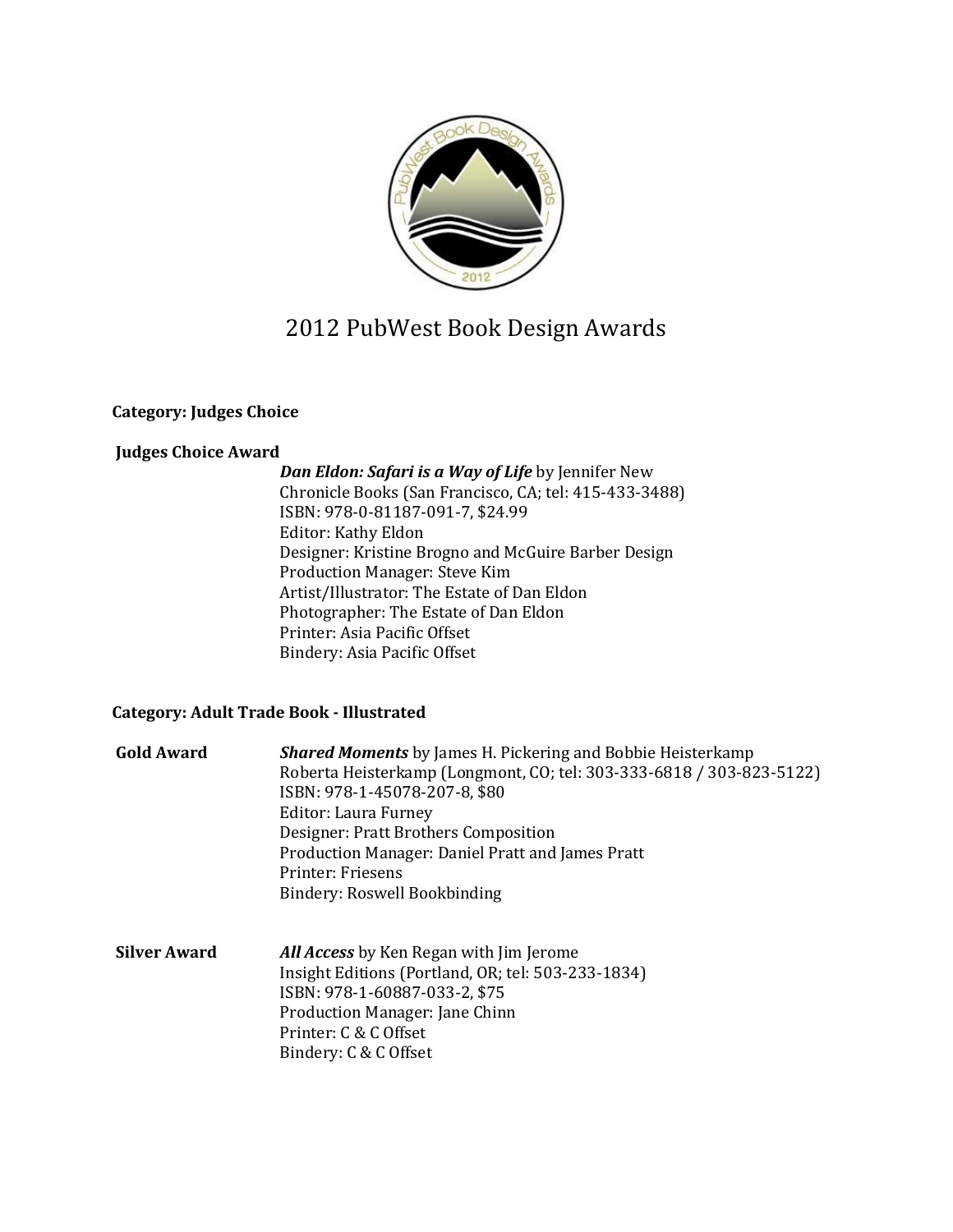| <b>Bronze Award</b> | Harry Potter: Page to Screen by Bob McCabe                                 |
|---------------------|----------------------------------------------------------------------------|
|                     | Insight Editions (San Rafael, CA; tel: 415-526-1370)                       |
|                     | ISBN: 978-0-06210-189-1, \$75                                              |
|                     | Editor: Jake Gerli                                                         |
|                     | Designer: Jason Babler, Christine Kwasnik, Dasha Trojounek, Jenelle Wagner |
|                     | Production Manager: Anna Wan                                               |
|                     | Artist/Illustrator: Warner Brothers                                        |
|                     | Photographer: Warner Brothers                                              |
|                     | Printer: Great Wall Printing                                               |
|                     | <b>Bindery: Great Wall Printing</b>                                        |

## **Category: Adult Trade Book - Non- Illustrated**

| <b>Gold Award</b>   | <b>Intersecting Sets: A Poet Looks at Science</b> by Alice Major<br>University of Alberta Press (Edmonton, AB; tel: 780-492-3662)<br>ISBN: 978-0-88864-595-1, \$29.95<br>Editor: Meaghan Craven<br>Designer: Alan Brownoff<br>Production Manager: Alan Brownoff<br>Printer: McCallum Printing Group Inc.<br>Bindery: McCallum Printing Group Inc.                                |
|---------------------|----------------------------------------------------------------------------------------------------------------------------------------------------------------------------------------------------------------------------------------------------------------------------------------------------------------------------------------------------------------------------------|
| <b>Silver Award</b> | <b>Song of Slaves in the Desert</b> by Alan Cheuse<br>Sourcebooks, Inc. (Naperville, IL; tel: 630-961-3900)<br>ISBN: 978-1-40224-299-1, \$25.99<br>Editor: Shana Drehs<br>Designer: Natalya Balnova and Will Riley<br>Production Manager: Tina Silva and John Donnelly<br>Photographer: Colin Anderson / Getty Images<br>Printer: Bang Printing<br><b>Bindery: Bang Printing</b> |
| <b>Bronze Award</b> | <b>Anatomy of a Kidnapping</b> by Steven L. Berk, M.D.<br>Texas Tech University Press (Lubbock, TX; tel: 806-742-2982)<br>ISBN: 978-0-89672-693-2, \$27.95<br>Editor: Robert Mandel<br>Designer: Kasey McBeath<br>Production Manager: Kasey McBeath<br>Printer: Sheridan Books Inc.                                                                                              |

Bindery: Sheridan Books

# **Category: Children's / YA Illustrated**

**Gold Award** *Press Here* by Hervé Tullet Handprint Books, an imprint of Chronicle Books (San Francisco, CA; tel: 415- 537-4394) ISBN: 978-0-81187-954-5, \$15.99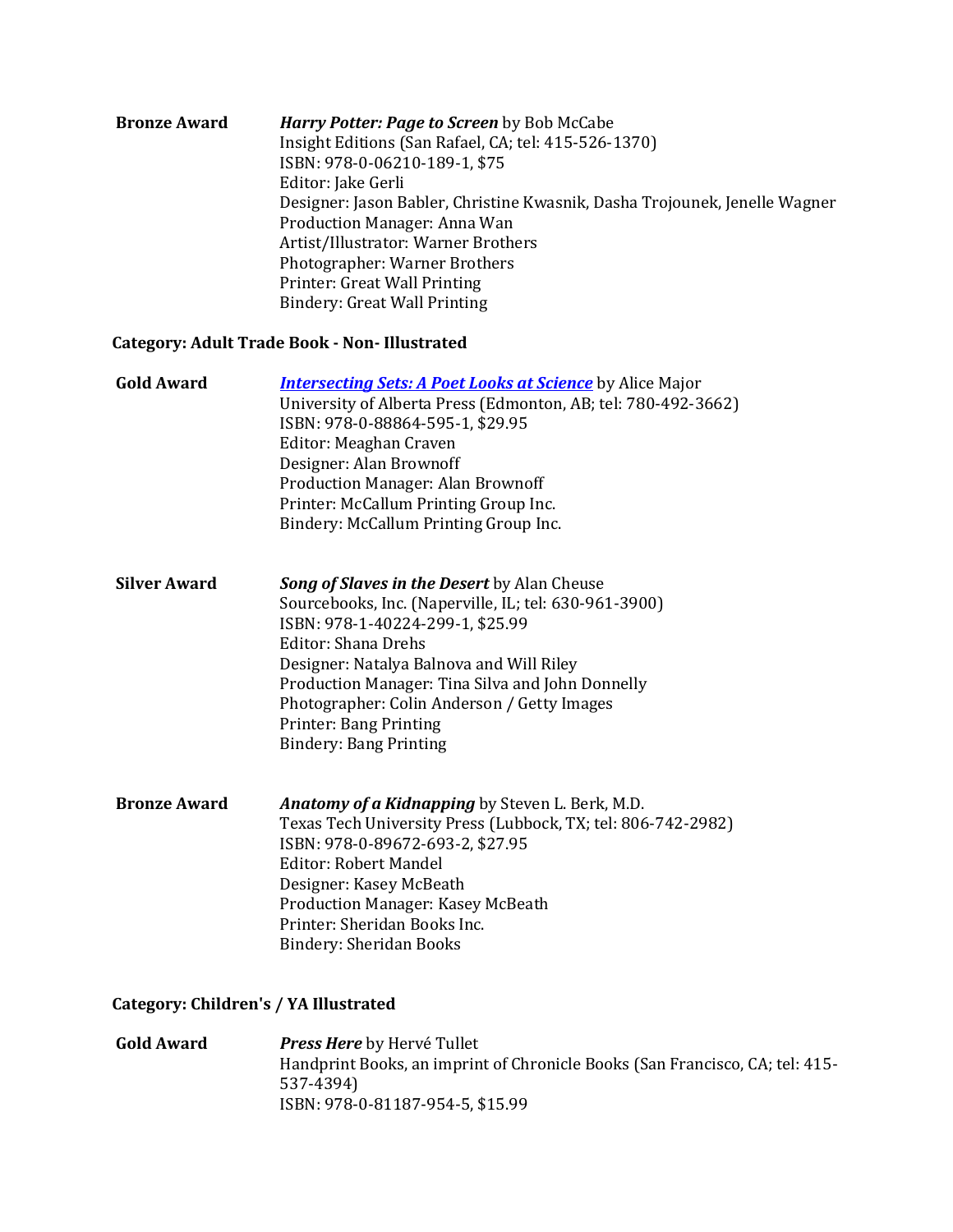Editor: Isabelle, Bayard Editions; Christopher Franceschelli Designer: Sandrine Granon, Bayard Editions; Amelia Anderson Production Manager: Amelie Leblanc, Bayard Editions; Wendy Wagner Artist/Illustrator: Herve Tullet Photographer: Printer: Toppen Leffung Bindery: Toppen Leffung

**Silver Award** *Dream Big Little Pig* by Kristi Yamaguchi Sourcebooks, Inc. (Naperville, IL; tel: 630-961-3900) ISBN: 978-1-40225-275-4, \$16.99 Editor: Kelly Barrales -Saylor Designer: Jane Archer and Dawn Pope Production Manager: Tina Silva and John Donnelly Artist/Illustrator: Tim Bowers Printer: Leo Bindery: Leo

#### **Bronze (TIE) Award**

*Curious Critters* by David FitzSimmons Wild Iris Publishing (Bellville, OH; tel: 419-892-2900) ISBN: 978-1-93660-76-3, \$19.95 Editor: Donna Linden Designer: Iain Morris Production Manager: David FitzSimmons Photographer: David FitzSimmons Printer: Reliance Printing Company Bindery: Reliance Printing Company

#### **Bronze (TIE) Award**

*Right Where You Are Now* by Lisa Montierth Craigmore Creations (Portland, OR; tel: 503-477-9562) ISBN: 978-0-98444-222-5, \$16.95 Editor: David Shapiro and Erica Melville Designer: Ashley Burke Production Manager: Erica Melville Artist/Illustrator: Ashley Burke Printer: Printing Today Bindery: Roswell Bookbinding

#### **Category: Children's / YA Non-Illustrated**

**Gold Award** *Sally's Bones* by MacKenzie Cadenhead Sourcebooks, Inc. (Naperville, IL; tel: 630-961-3900) ISBN: 978-1-4022-5943-2, \$6.99 Editor: Kelly Barrales-Saylor and Steve Geck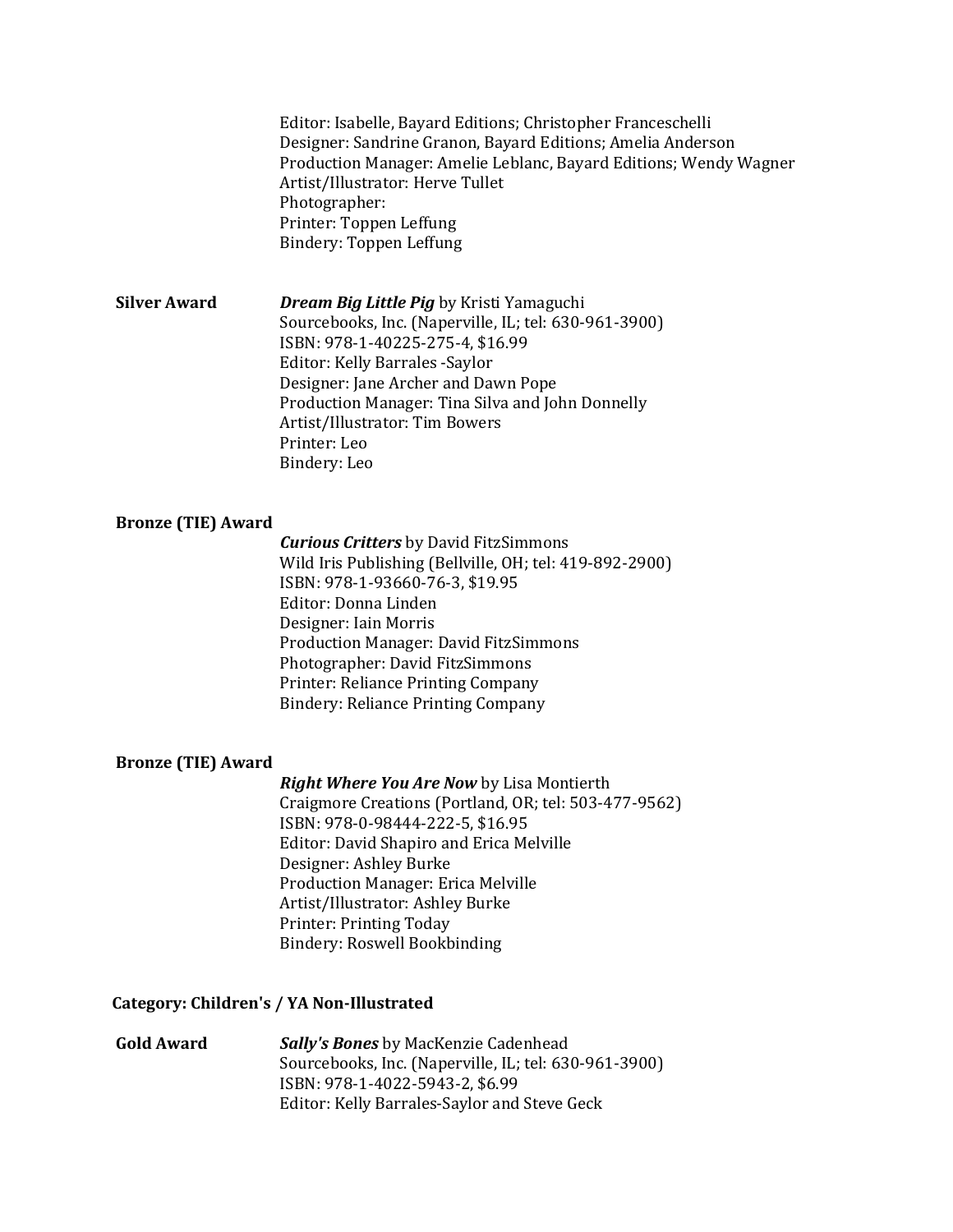|                     | Designer: Liz Demeter and Jodi Welter<br>Production Manager: Tina Silva and John Donnelly<br>Artist/Illustrator: T.S. Spookytooth<br>Printer: Webcom<br>Bindery: Webcom                                                                                                                                                                                                     |
|---------------------|-----------------------------------------------------------------------------------------------------------------------------------------------------------------------------------------------------------------------------------------------------------------------------------------------------------------------------------------------------------------------------|
| <b>Silver Award</b> | <b>Huber Hill and the Dead Man's Treasure by B.K. Bostick</b><br>Cedar Fort Inc. (Springville, UT; tel: 801-489-4084)<br>ISBN: 978-1-59955-911-7, \$14.99<br>Editor: Melissa J, Caldwell<br>Designer: Brian Halley<br>Production Manager: Katreina Eden<br>Artist/Illustrator: Mark McKenna<br>Printer: Bang Printing<br><b>Bindery: Bang Printing</b>                      |
| <b>Bronze Award</b> | <b>Spartacus and the Circus of Shadows</b> by Molly E. Johnson<br>RainTown Press (Portland, OR; tel: 503-962-9612)<br>ISBN: 978-0-98405-000-0, \$16.95<br><b>Editor: Mary Darcy</b><br>Designer: Cory Freeman<br><b>Production Manager: Cory Freeman</b><br>Artist/Illustrator: Robin E. Kaplan<br>Printer: Transcontinental (Canada)<br>Bindery: Transcontinental (Canada) |

# **Category: Academic / Non-Trade Book**

| <b>Gold Award</b>   | Becoming Dinosaurs: A Prehistoric Perspective on Climate Change Today       |  |  |
|---------------------|-----------------------------------------------------------------------------|--|--|
|                     | by David Trexler                                                            |  |  |
|                     | Farcountry Press (Helena, MT; tel: 800-821-3874)                            |  |  |
|                     | ISBN: 978-1-59152-092-4, \$29.95                                            |  |  |
|                     | Designer: Michael Berglund                                                  |  |  |
|                     | Production Manager: Kathy Springmeyer. Sweetgrass Books                     |  |  |
|                     | Artist/Illustrator: Michael Berglund                                        |  |  |
|                     | Printer: Walsworth Publishing                                               |  |  |
|                     | Bindery: Smyth Sewn                                                         |  |  |
|                     |                                                                             |  |  |
| <b>Silver Award</b> | <b>Organic Vegetable Production Manual</b> by Milton E. McGiffen, Jr., Jeri |  |  |
|                     | Ohmart, David Chaney, et al.                                                |  |  |
|                     | The Regents of the University of California (Davis, CA; tel: 530-754-3932)  |  |  |
|                     | ISBN: 978-1-60107-557-4, \$25                                               |  |  |
|                     | Editor: Jim Coats                                                           |  |  |
|                     | Designer: Robin Walton                                                      |  |  |
|                     | <b>Production Manager: Ann Senuta</b>                                       |  |  |
|                     | Photographer: Kathy Keatley Garvey, Richard F. Smith, iStock, et al.        |  |  |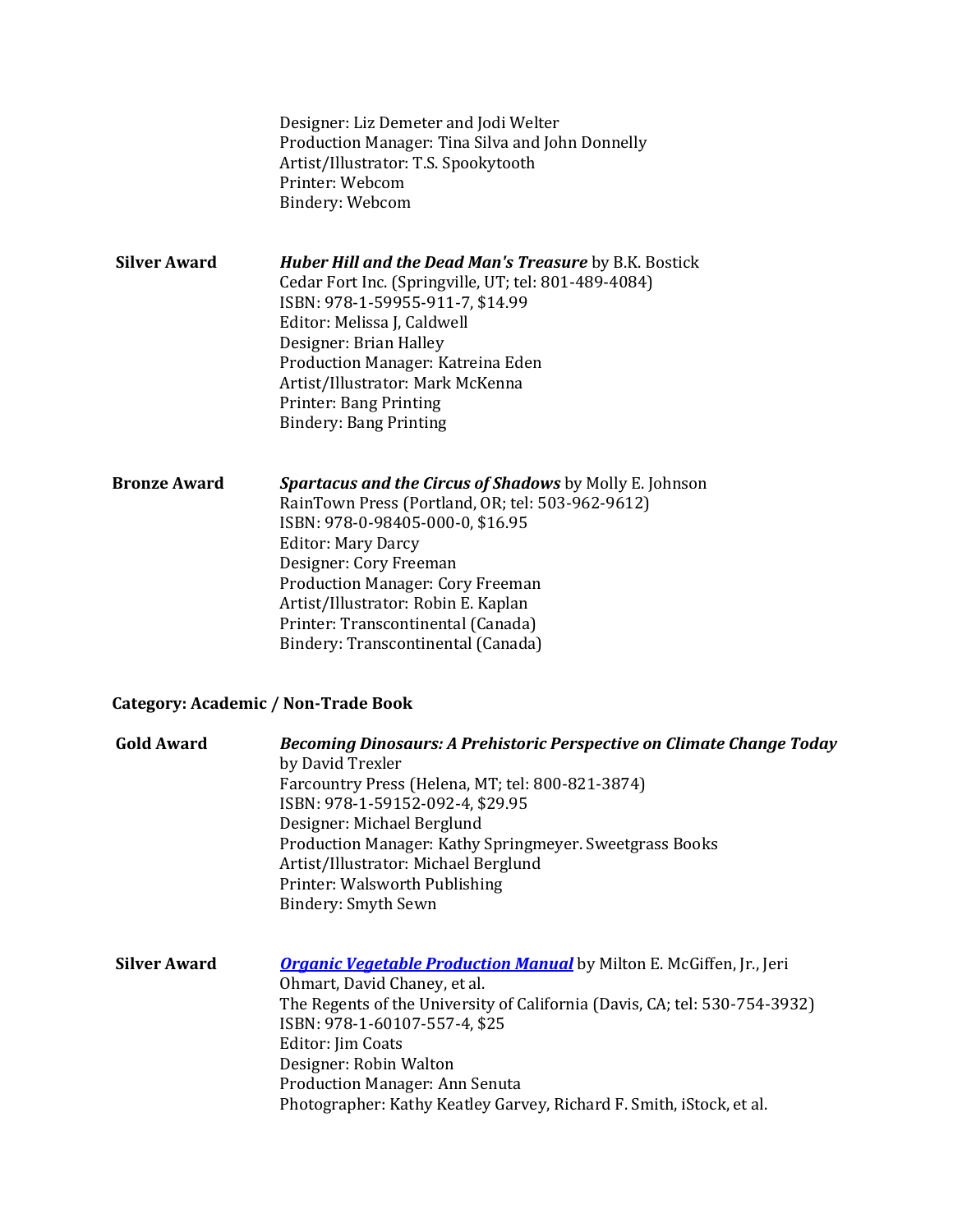Printer: Commerce Printing Bindery: Commerce Printing

**Bronze Award** *Carleton Watkins: The Complete Mammoth Photographs* by Weston Naef and Christine Hult-Lewis Getty Publications (Los Angeles, CA; tel: 310-440-6507) ISBN: 978-1-60606-005-6, \$195 Editor: Dinah Berland Designer: Jim Drobka Production Manager: Stacy Miyagawa Printer: Trifolio Bindery: Trifolio

## **Category: Guide/Travel Book**

| <b>Gold Award</b>   | <b>The Portland Red Guide: Second Edition</b> by Michael Munk<br>Ooligan Press (Portland, OR; tel: 503-725-9748)<br>ISBN: 978-1-93201-037-4, \$17.95<br>Designer: Alan Dubinsky and Tristen Knight<br>Artist/Illustrator: Icky A.<br>Printer: United Graphics<br><b>Bindery: United Graphics</b>                                                                                                                                 |
|---------------------|----------------------------------------------------------------------------------------------------------------------------------------------------------------------------------------------------------------------------------------------------------------------------------------------------------------------------------------------------------------------------------------------------------------------------------|
| <b>Silver Award</b> | <b>The Rio Grande</b> by Paul W. Bauer<br>New Mexico Bureau of Geology & Mineral Resources (Socorro, NM; tel: 575-<br>835-5145)<br>ISBN: 978-1-88390-528-6, \$18.95<br>Editor: L. Greer Price<br>Designer: Brigitte Felix<br>Production Manager: Brigitte Felix<br>Artist/Illustrator: Brigitte Felix<br>Photographer: 35 Different Photographers<br>Printer: Four Colour Print Group<br><b>Bindery: Four Colour Print Group</b> |
| <b>Bronze Award</b> | Roadside Geology of Yellowstone Country by William J. Fritz and Robert C.<br>Thomas<br>Mountain Press (Missoula, MT; tel: 406-728-2399)<br>ISBN: 978-0-87842-581-5, \$24<br>Editor: James Lainsbury<br>Designer: Jeannie Painter<br>Production Manager: Jeannie Painter<br>Artist/Illustrator:<br>Photographer: Authors<br>Printer: Mantect Production Co.<br>Bindery: Mantect Production Co.                                    |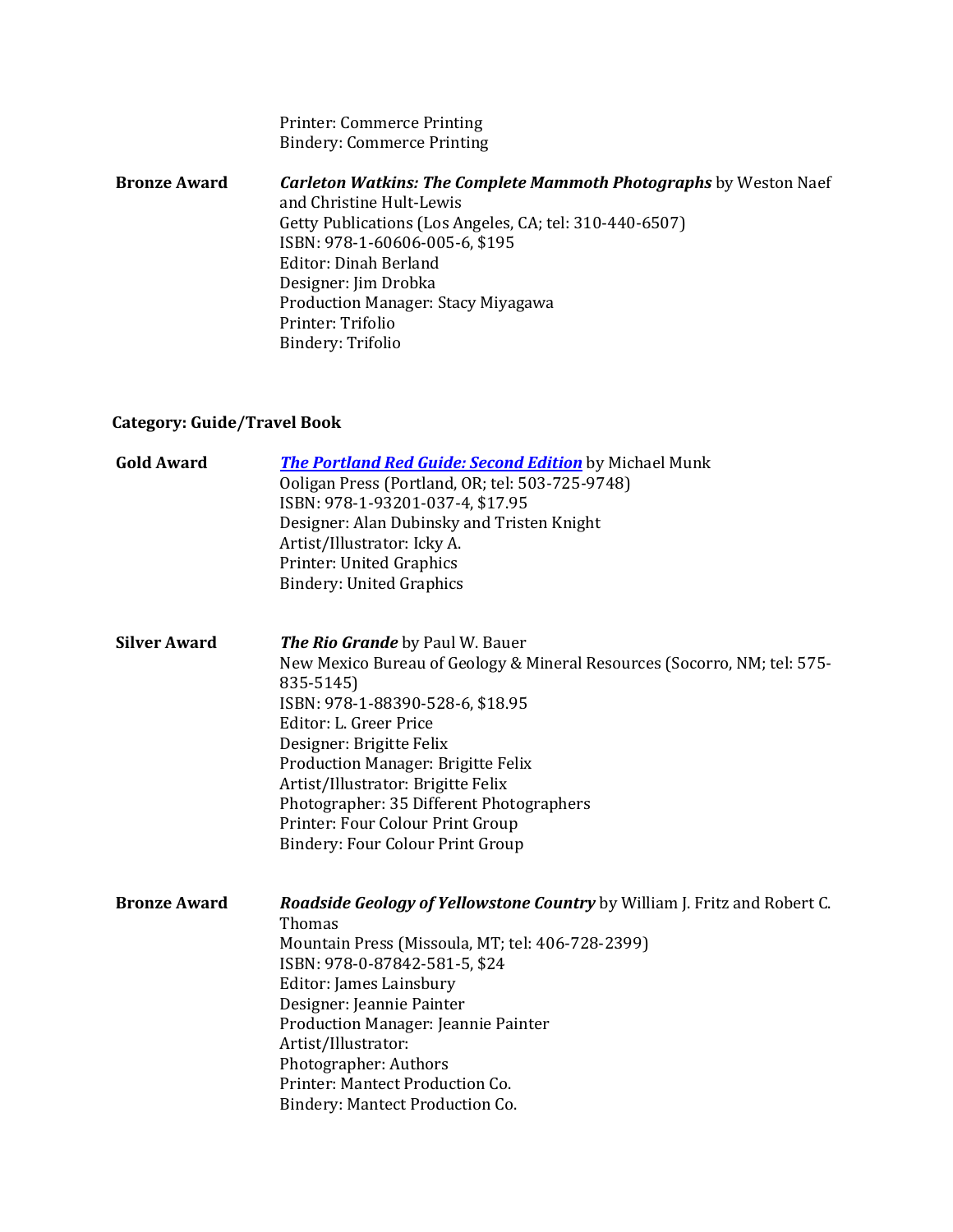#### **Category: How-To / Crafts Book**

| <b>Gold Award</b>   | 123 Sew by Ellen Luckett Baker<br>Chronicle Books (San Francisco, CA; tel: 415-433-3488)<br>ISBN: 978-0-81187-649-0, \$24.95<br>Editor: Jonathan Ward and Steven Lance Ledbetter<br>Designer: Vivien Sung<br><b>Production Manager: Laura Malek</b><br>Artist/Illustrator: Ellen Luckett Baker<br>Photographer: Laura Malek<br>Printer: Asia Pacific Offset<br>Bindery: Asia Pacific Offset |
|---------------------|---------------------------------------------------------------------------------------------------------------------------------------------------------------------------------------------------------------------------------------------------------------------------------------------------------------------------------------------------------------------------------------------|
| <b>Silver Award</b> | <b>Countryside Softies</b> by Amy Adams<br>C&T Publishing (Concord, CA; tel: 925-405-4919)<br>ISBN: 978-1-60705-215-9, \$19.95<br>Editor: Liz Aneloski<br>Designer: Kristy Zacharias<br>Production Manager: Kirstie Pettersen<br>Artist/Illustrator: Kristie Pettersen<br>Photographer: Diane Pederson and Chrstina Carty-Francis<br>Printer: Oceanic Graphic International Inc.            |
| <b>Bronze Award</b> | <b>Inside the Creative Studio</b> by Cate Coulacos Prato<br>Interweave Press (Portland, OR; tel: 503-233-1834)<br>ISBN: 978-1-59668-398-3, \$24.95<br>Editor: Rebecca Campbell<br>Designer: Katie Baker<br>Production Manager: Katherine Jackson<br>Printer: C & C Offset<br>Bindery: C & C Offset                                                                                          |

## **Category: Cookbook**

**Gold Award** *Ruhlman's Twenty* by Micheal Ruhlman Chronicle Books (San Francisco, CA; tel: 415-537-4394) ISBN: 978-0-81187-643-8, \$40 Editor: Bill LeBlond and Sara Billingsley Designer: Vanessa Dina Production Manager: Tara Kilip Photographer: Donna Turner Ruhlman Printer: Toppen Leffung Bindery: Toppen Leffung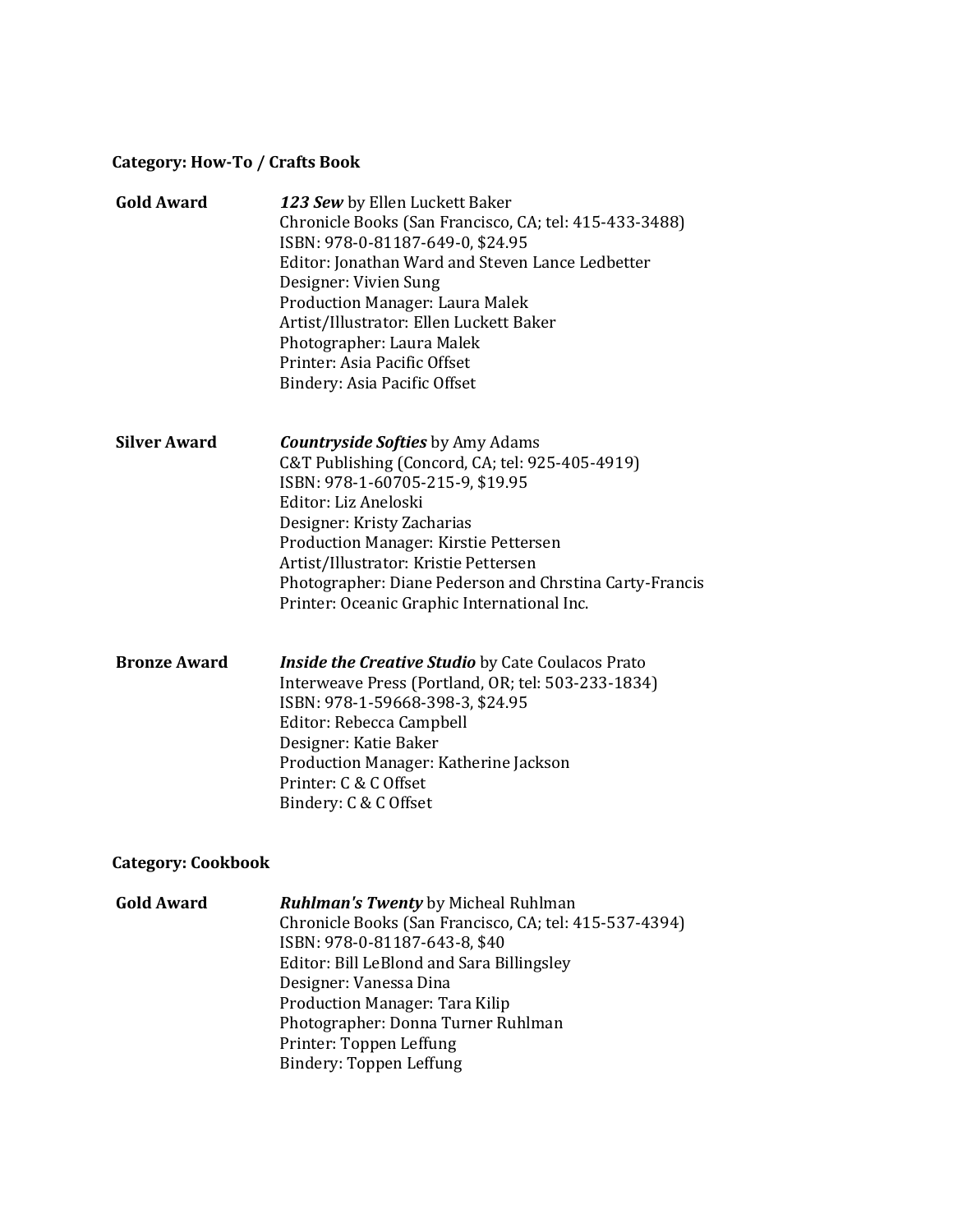| <b>Silver Award</b> | <b>Plenty</b> by Yotam Ottolenghi<br>Chronicle Books (San Francisco, CA; tel: 415-537-4394)<br>ISBN: 978-1-45210-124-8, \$35<br>Editor: Lorena Jones<br>Designer: Vanessa Dina<br>Production Manager: Tera Killip<br>Photographer: Jonathan Lovekin<br>Printer: C & C Offset<br>Bindery: C & C Offset |
|---------------------|-------------------------------------------------------------------------------------------------------------------------------------------------------------------------------------------------------------------------------------------------------------------------------------------------------|
| <b>Bronze Award</b> | <b>The Feed Zone Cookbook</b> by Biju Thomas and Allen Lim<br>VeloPress (Boulder, CO; tel: 303-245-2138)<br>ISBN: 978-1-93403-076-9, \$24.95<br>Editor: Renee Jardine<br>Designer: Katie Jennings (cover), Vicki Hopewell (interior)<br>Draduction Managan, Vara Manniv                               |

Production Manager: Kara Mannix Photographer: Jeanine Thurston, Fototails Photography Printer: Imago Bindery: Imago

## **Category: Photography Book**

| <b>Tavern League: Portraits of Wisconsin Bars by Carl Corey</b> by Carl Corey |
|-------------------------------------------------------------------------------|
| Wisconsin Historical Society Press (Madison, WI; tel: 608-264-6465)           |
| ISBN: 978-0-87020-478-4, \$29.95                                              |
| Editor: Kate Thompson                                                         |
| Designer: Percolator                                                          |
| <b>Production Manager: Diane Drexler</b>                                      |
| Photographer: Carl Covey                                                      |
| Printer: Worzalla                                                             |
| Bindery: Worzalla                                                             |
|                                                                               |
|                                                                               |

**Silver Award** *Brush and Shutter: Early Photography in China* by Jeffrey W. Cody and Frances Terpak Getty Publications (Los Angeles, CA; tel: 310-440-6507) ISBN: 978-1-60606-054-4, \$45 Editor: Lauren Edson Designer: Catherine Lorenz Production Manager: Stacy Miyagawa Printer: Asia Pacific Offset Bindery: Asia Pacific Offset

**Category: Art Book**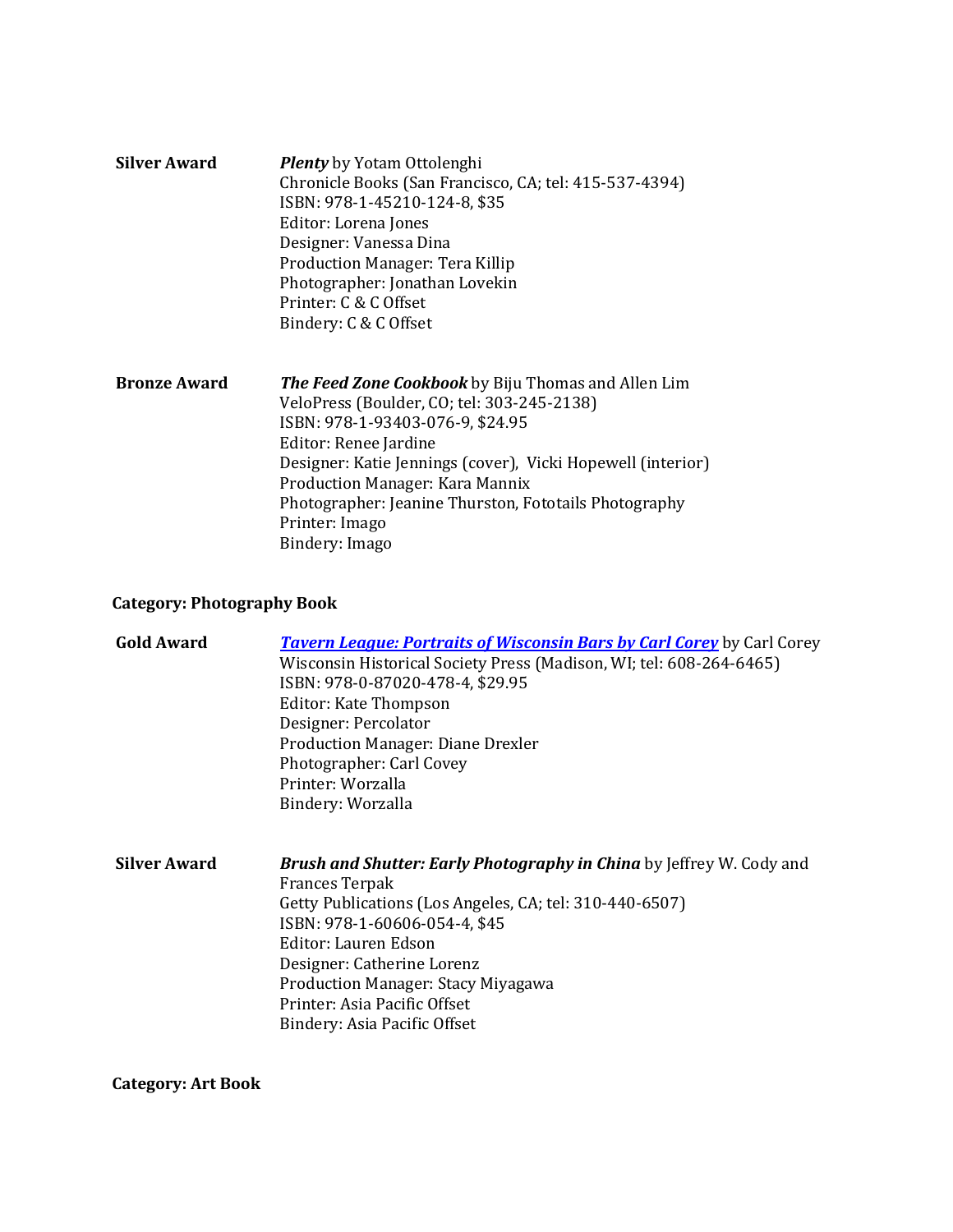| <b>Gold Award</b>                       | Paris: Life and Luxury in the Eighteenth Century Volume Editor Charissa<br>Bremer-David<br>Getty Publications (Los Angeles, CA; tel: 310-440-6507)<br>ISBN: 978-1-60606-052-0, \$45<br>Editor: John Harris<br>Designer: Kurt Hauser<br>Production Manager: Amita Molloy<br>Printer: CS Graphics<br><b>Bindery: CS Graphics</b>                                                                                                         |
|-----------------------------------------|----------------------------------------------------------------------------------------------------------------------------------------------------------------------------------------------------------------------------------------------------------------------------------------------------------------------------------------------------------------------------------------------------------------------------------------|
| <b>Silver Award</b>                     | Modern Antiquity: Picasso, de Chirico, Leger, Picabia by Christopher<br>Green and Jens M. Daehner<br>Getty Publications (Los Angeles, CA; tel: 310-440-6507)<br>ISBN: 978-1-89236-977-5, \$39.95<br>Editor: Beatrice Hohenegger<br>Designer: Jim Drobka<br>Production Manager: Anita Keys<br>Printer: CS Graphics<br><b>Bindery: CS Graphics</b>                                                                                       |
| <b>Bronze Award</b>                     | The House that Sam Built: Sam Maloof and Art in the Pomona Valley,<br>1945-1985 by Harold B. Nelson<br>Huntington Library, Art Collections, and Botanical Gardens (San Marino, CA;<br>tel: 626-405-2171)<br>ISBN: 978-0-87328-246-8, \$39.95<br>Editor: Karen Jacobson<br>Designer: Ron Shore, Shore Design<br>Photographer: John Sullivan, The Huntington<br>Printer: Regal Printing, Hong Kong<br>Bindery: Regal Printing, Hong Kong |
| Category: Sports / Fitness / Recreation |                                                                                                                                                                                                                                                                                                                                                                                                                                        |

**Gold Award** *Italian Racing Bicycles* by Guido P. Rubino VeloPress (Boulder, CO; tel: 303-245-2138) ISBN: 978-1-93403-066-0, \$39.95 Editor: Ted Costantino Designer: BreakPoint Design Production Manager: Elisabetta Longhi Photographer: various archival images Printer: Imago Bindery: Imago

# **Category: Reference Book**

**Gold Award** *Records of North American Big Game 13th Edition* by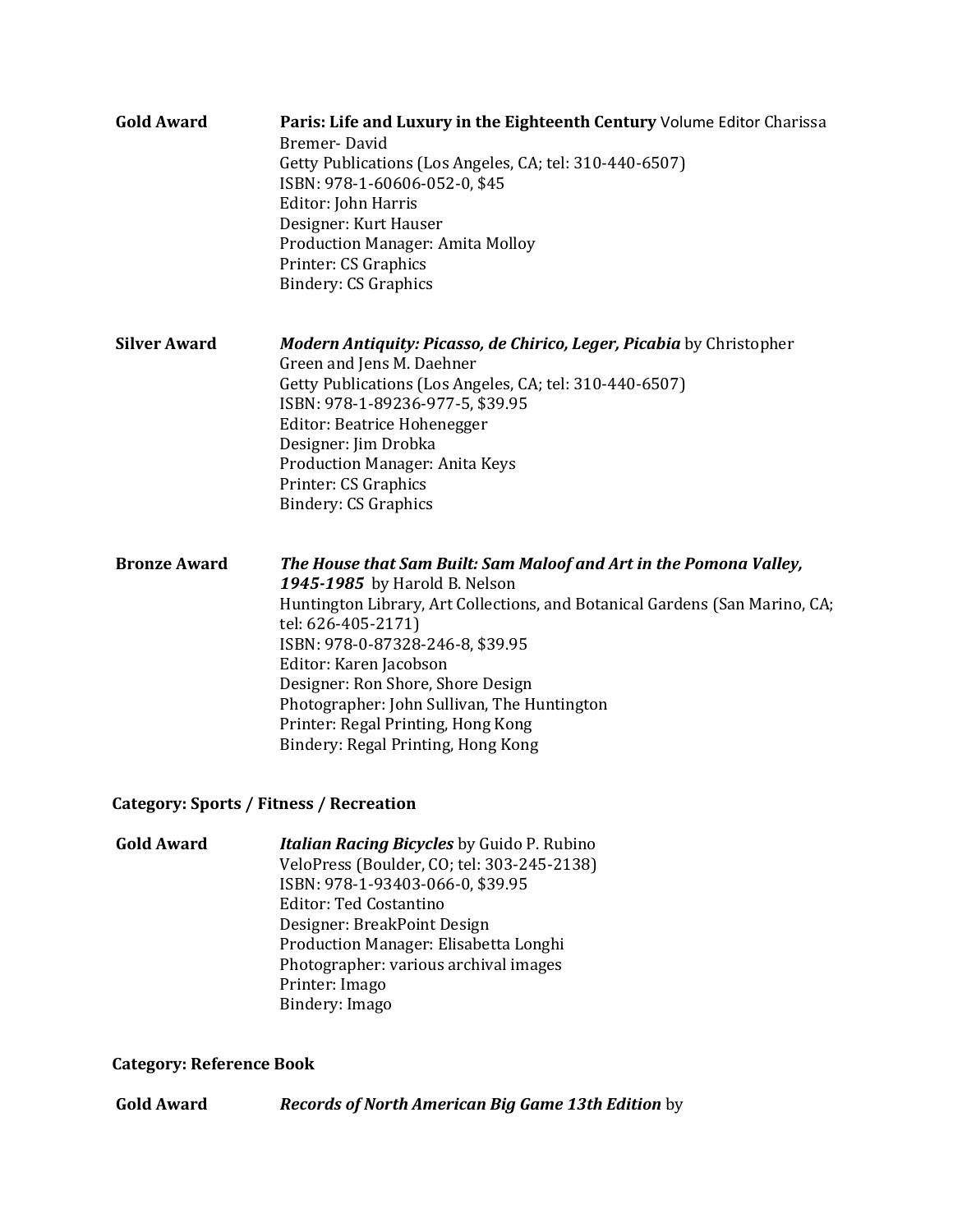|                     | Boone and Crockett Club (Missoula, MT; tel: 406-542-1888)<br>ISBN: 978-0-94086-474-0, \$49.95<br>Editor: Jack Reneau and Justin Spring<br>Designer: Julie T. Houk<br><b>Production Manager:</b><br>Printer: Thomson-Shore<br>Bindery: Thomson-Shore                                                                                                                            |
|---------------------|--------------------------------------------------------------------------------------------------------------------------------------------------------------------------------------------------------------------------------------------------------------------------------------------------------------------------------------------------------------------------------|
| <b>Silver Award</b> | <b>Companion-Animal Dental and Surgical Instruments</b> by Gail Marshall,<br><b>MBA</b><br>AAHA Press (Lakewood, CO; tel: 303-986-2800)<br>ISBN: 978-1-58326-154-5, \$47.95<br><b>Editor: Bess Maher</b><br>Designer: Erin Johnson<br>Production Manager: Iris Llewellyn<br>Printer: Four Colour Print Group<br>Bindery: Everbest Printing Company., China                     |
| <b>Bronze Award</b> | The Veterinary Fee Reference, Seventh Edition: A Reference for<br>Veterinary Technicians and Assistants by AAHA<br>AAHA Press (Lakewood, CO; tel: 303-986-2800)<br>ISBN: 978-1-58326-155-2, \$164.95<br><b>Editor: Bess Maher</b><br>Designer: Robin Baker (cover), Erin Johnson (interior)<br>Production Manager: Iris Llewellyn<br>Printer: Malloy<br><b>Bindery: Malloy</b> |
|                     | <b>Category: Short Stories / Poetry / Anthologies</b>                                                                                                                                                                                                                                                                                                                          |
| <b>Gold Award</b>   | <b>Dimensions of Faith: A Mormon Studies Reader by Various</b><br>Signature Books (Salt Lake City, UT; tel: 801-531-1483 x 108)<br>ISBN: 978-1-56085-212-4, \$28.95<br>Editor: Stephen C. Taysom<br>Designer: Connie Disney<br><b>Production Manager: Connie Disney</b><br>Photographer: Various                                                                               |

**Silver Award** *The Sasquatch at Home: Traditional Protocols & Modern Storytelling* by Eden Robinson University of Alberta Press (Edmonton, AB; tel: 780-492-5820) ISBN: 978-0-88864-559-3, \$10.95 Editor: Peter Midgley Designer: Alan Brownoff Production Manager: Alan Brownoff

Printer: Artistic Printing Bindery: Artistic Printing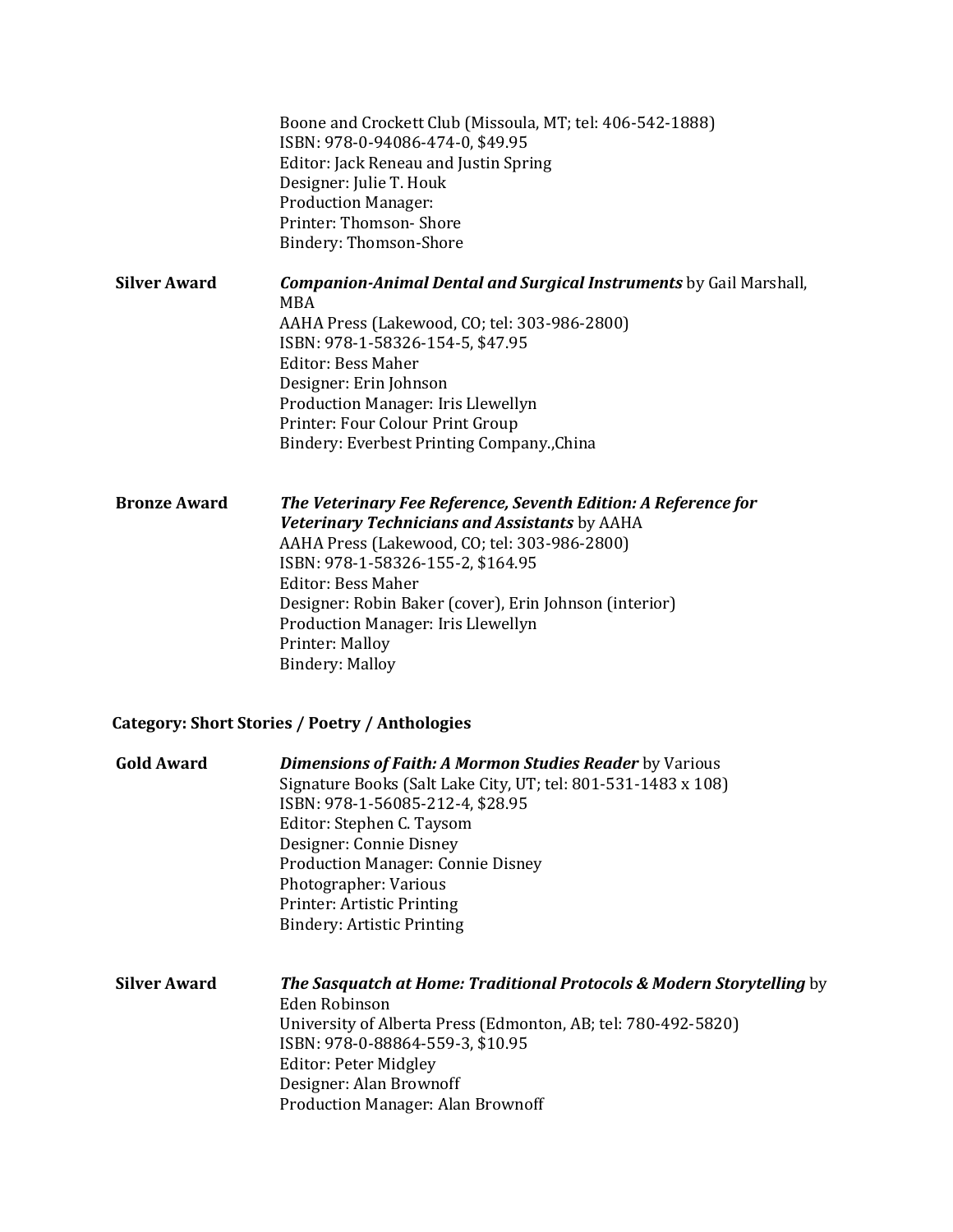Photographer: Arthur Renwick Printer: Houghton Boston Printers Bindery: Houghton Boston Printers

**Bronze Award** *Why I Stay: The Challenges of Discipleship for Contemporary Mormons* by Various Signature Books (Salt Lake City, UT; tel: 801-531-1483 x 108) ISBN: 978-1-56085-213-1, \$24.95 Editor: Robert A. Rees Designer: Ron Stucki Production Manager: Connie Disney Photographer: Various Printer: Bang Printing Bindery: Bang Printing

### **Category: Gift/Holiday/Specialty Book**

| <b>Gold Award</b>   | <b>Frank Lloyd Wright on Architecture, Nature, and the Human Spirit: A</b><br><b>Collections of Quotations</b> by Frank Lloyd Wright<br>Pomegranate Communications (Petaluma, CA; tel: 800-227-1428 x 119)<br>ISBN: 978-0-76495-956-1, \$14.95<br>Editor: Sam Gilbert<br>Designer: Stephanie Odeh<br>Production Manager: Susan Koop<br>Printer: Tims (China) through Global East print brokers                         |
|---------------------|------------------------------------------------------------------------------------------------------------------------------------------------------------------------------------------------------------------------------------------------------------------------------------------------------------------------------------------------------------------------------------------------------------------------|
| <b>Silver Award</b> | Heroes of Ancient Israel: The Playing Card Art of Arthur Szyk by Allison<br>Claire Chang<br>Historicana (Burlingame, CA; tel: 650-343-9578)<br>ISBN: 978-0-97995-463-4, \$75<br>Editor: Irvin Unger<br>Designer: Irene Morris, Morris Design<br>Production Manager: Irene Morris, Irvin Unger, and Allison Chang<br>Artist/Illustrator: Arthur Szyk<br>Printer: Elegance Printing<br><b>Bindery: Elegance Printing</b> |
| <b>Bronze Award</b> | <b>Elvis Romero and Fiesta de Santa Fe by Andrew Leo Lovato</b><br>Museum of New Mexico Press (Santa Fe, NM; tel: 505-476-1159)<br>ISBN: 978-0-89013-532-7, \$22.50<br><b>Editor: Mary Wachs</b><br>Designer: Jason Valdez<br>Production Manager: David Skolkin<br>Printer: P. Chan<br>Bindery: P. Chan                                                                                                                |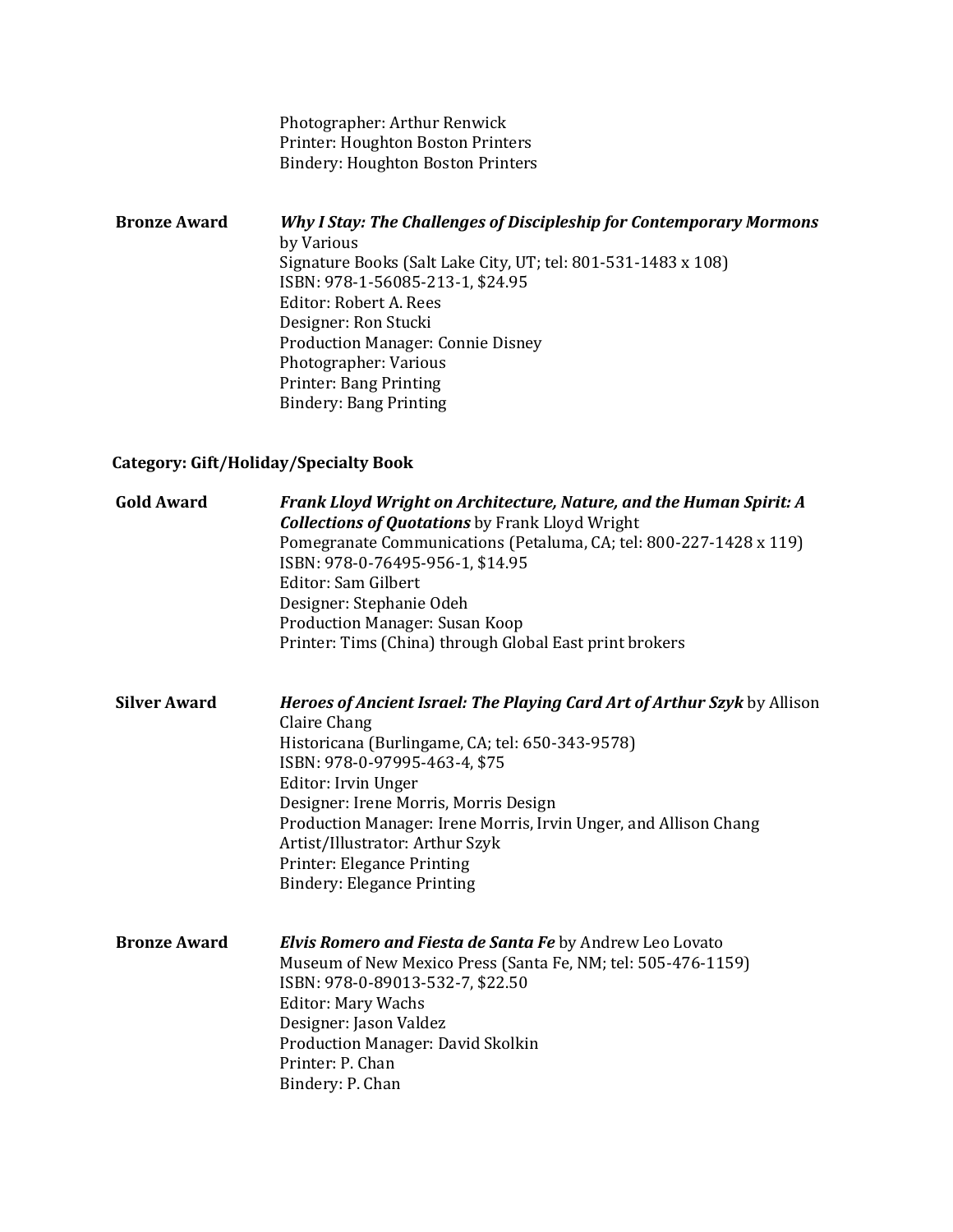# **Category: Historical / Biographical Book**

| <b>Gold Award</b>   | <b>Dan Eldon: Safari is a Way of Life by Jennifer New</b><br>Chronicle Books (San Francisco, CA; tel: 415-433-3488)<br>ISBN: 978-0-81187-091-7, \$24.99<br><b>Editor: Kathy Eldon</b><br>Designer: Kristine Brogno and McGuire Barber Design<br><b>Production Manager: Steve Kim</b><br>Artist/Illustrator: The Estate of Dan Eldon<br>Photographer: The Estate of Dan Eldon<br>Printer: Asia Pacific Offset<br>Bindery: Asia Pacific Offset |
|---------------------|----------------------------------------------------------------------------------------------------------------------------------------------------------------------------------------------------------------------------------------------------------------------------------------------------------------------------------------------------------------------------------------------------------------------------------------------|
| <b>Silver Award</b> | <b>New Land, North of the Columbia</b> by Lorraine McConaghy<br>Sasquatch Books (Portland, OR; tel: 503-233-1834)<br>ISBN: 978-1-57061-693-8, \$40<br>Designer: Anna Goldstein and Sarah Plein<br>Production Manager: Liza Brice-Dahmen<br>Printer: C & C Offset<br>Bindery: C & C Offset                                                                                                                                                    |
| <b>Bronze Award</b> | <b>Titanic</b> by Stephen W. Hines<br>Sourcebooks, Inc. (Naperville, IL; tel: 630-961-3900)<br>ISBN: 978-1-40225-665-3, \$16.99<br>Editor: Kelly Bale and Peter Lynch<br>Designer: Krista Jay Johnson<br>Production Manager: Tina Silva and John Donnelly<br>Photographer: stock photography<br>Printer: Versa Press<br><b>Bindery: Versa Press</b>                                                                                          |

# **Category: Graphic Album - New Material**

| <b>Gold Award</b>   | <b>Rascal Raccoon's Raging Revenge</b> by Brendan Hay<br>Oni Press (Portland, OR; tel: 503-233-1377)<br>ISBN: 978-1-93496-471-2, \$24.99<br>Designer: Keith Wood<br>Production Manager: Keith Wood<br>Artist/Illustrator: Justin Wagner & Warren Wuccinich |
|---------------------|------------------------------------------------------------------------------------------------------------------------------------------------------------------------------------------------------------------------------------------------------------|
| <b>Silver Award</b> | <b>Any Empire</b> by Nate Powell<br>Top Shelf (San Francisco, CA; tel: 415-433-3488)<br>ISBN: 978-1-60309-077-3, \$19.95<br>Editor: Chris Staros<br>Designer: Tony Ong                                                                                     |

Production Manager: Chris Staros (Top Shelf)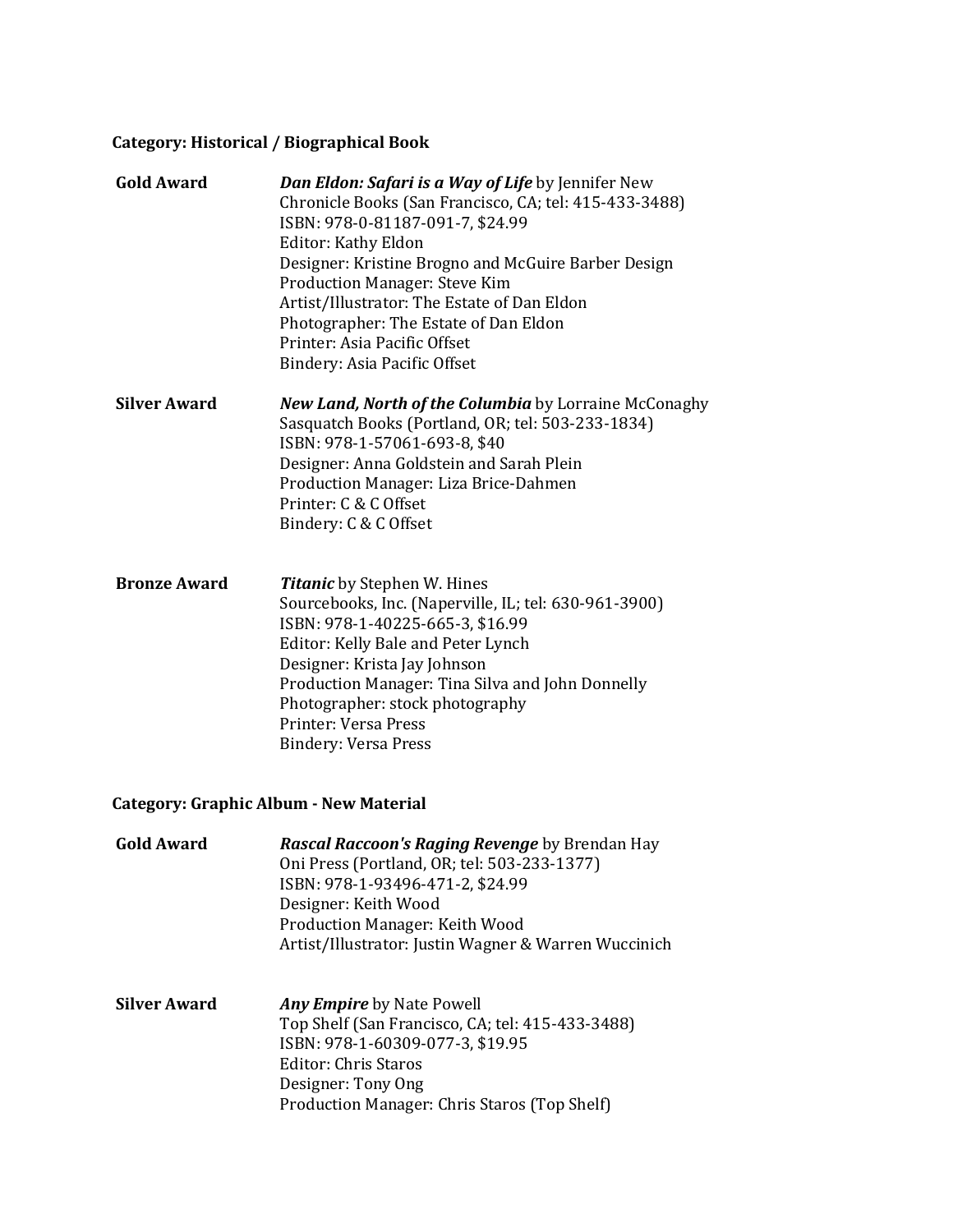Artist/Illustrator: Nate Powell Printer: Asia Pacific Offset Bindery: Asia Pacific Offset

### **Category: Jacket / Cover Design - Small Format**

| <b>Gold Award</b> | <b>On Bicycles</b> by Edited by Amy Walker             |
|-------------------|--------------------------------------------------------|
|                   | New World Library (Novato, CA; tel: 415-884-2100 x 10) |
|                   | ISBN: 978-1-60868-022-1, \$16.95                       |
|                   | Editor: Jason Gardner                                  |
|                   | Designer: Tracy Cunningham                             |
|                   | <b>Production Manager: Tona Pearce-Myers</b>           |
|                   | Artist/Illustrator: Matthew Fleming                    |
|                   | Printer: Friesens Printing                             |
|                   | <b>Bindery: Friesens Printing</b>                      |

**Silver Award** *Rascal Raccoon's Raging Revenge* by Brendan Hay Oni Press (Portland, OR; tel: 503-233-1377) ISBN: 978-1-93496-471-2, \$24.99 Editor: Designer: Keith Wood Production Manager: Keith Wood Artist/Illustrator: Justin Wagner & Warren Wuccinich

**Bronze Award** *Petrograd* by Philip Gelatt & Tyler Crook Oni Press (Portland, OR; tel: 503-233-1377) ISBN: 978-1-93496-444-6, \$29.99 Editor: Jill Beaton Designer: Keith Wood Production Manager: Keith Wood Artist/Illustrator: Tyler Crook

### **Category: Jacket / Cover Design - Large Format**

| <b>Gold Award</b> | <b>Ricardo Breceda: Accidental Artist</b> by Diana Lindsay           |
|-------------------|----------------------------------------------------------------------|
|                   | Sunbelt Publications (San Diego, CA; tel: 619-258-4911)              |
|                   | ISBN: 978-0-93265-399-4, \$24.95                                     |
|                   | Editor: Barbara Villasenor and Myra Westphall, First Reads           |
|                   | Designer: Barbara Balch                                              |
|                   | Production Manager: Deborah Young                                    |
|                   | Artist/Illustrator:                                                  |
|                   | Photographer: Author unless otherwise indicated; Cover Photos by Sam |
|                   | Webb.                                                                |
|                   | Printer: Taylor Specialty Books, Inc.                                |
|                   | Bindery: Taylor Specialty Books, Inc.                                |
|                   |                                                                      |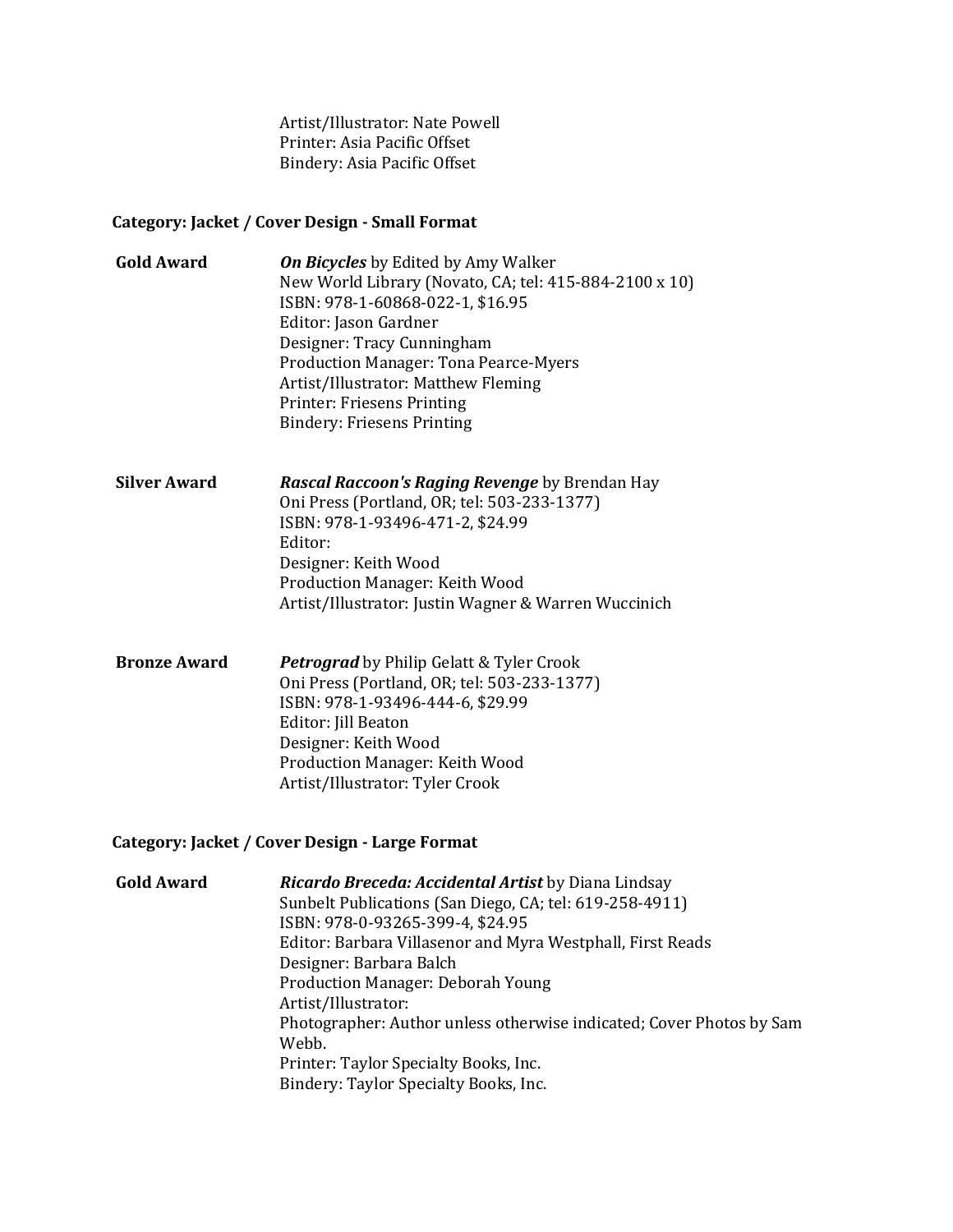| Silver Award | <b>Vintage Hunting Album</b> by Boone and Crockett Club   |
|--------------|-----------------------------------------------------------|
|              | Boone and Crockett Club (Missoula, MT; tel: 406-542-1888) |
|              | ISBN: 978-0-94086-475-7, \$29.95                          |
|              | Editor: Kyle C. Krause                                    |
|              | Designer: Karlie Slayer                                   |
|              | Printer: Friesens Corporation                             |
|              | <b>Bindery: Friesens Corporation</b>                      |
|              |                                                           |

# **Category: Special Edition**

| <b>Gold Award</b> | Heights: An Intimate Look at Bombardier Business Aricraft by Andrea |
|-------------------|---------------------------------------------------------------------|
|                   | Wilde                                                               |
|                   | Chronicle Books (San Francisco, CA; tel: 415-433-3488)              |
|                   | Editor: Leslie Goldstein                                            |
|                   | Designer: Public, San Francisco                                     |
|                   | Production Manager: Ben Kasman                                      |
|                   | Artist/Illustrator: Public, San Francisco                           |
|                   | Photographer: Paul Bowen Photography, J. Armand Bombardier Museum,  |
|                   | Canada Aviation and Space Museum                                    |
|                   | Printer: Asia Pacific Offset                                        |
|                   | Bindery: Asia Pacific Offset                                        |

# **Category: Ebook - Standard**

| <b>Gold Award</b>   | Iron War: Dave Scott, Mark Allen, and the Greatest Race Ever Run by Matt<br>Fitzgerald<br>VeloPress (Boulder, CO; tel: 303-245-2138)<br>ISBN: 978-1-93771-608-0, \$25.95<br>Editor: Renee Jardine<br>Designer: The BookDesigners (cover), Katie Jennings (interior)<br>Photographer: Multiple |
|---------------------|-----------------------------------------------------------------------------------------------------------------------------------------------------------------------------------------------------------------------------------------------------------------------------------------------|
| <b>Silver Award</b> | <b>Plenty</b> by Yotam Ottolenghi<br>Chronicle Books (San Francisco, CA; tel: 415-537-4394)<br>ISBN: 978-1-45210-970-1, \$27.99<br>Editor: Lorena Jones<br>Designer: Vanessa Dina<br>Production Manager: Kerri Kyle<br>Artist/Illustrator:<br>Photographer: Jonathan Lovekin                  |
| <b>Bronze Award</b> | <b>Everything I Know About Love from Romance Novels</b> by Sarah Wendell<br>Sourcebooks, Inc. (Naperville, IL; tel: 630-961-3900)<br>ISBN: 978-1-40225-450-5, \$14.99<br>Editor: Shana Drehs<br>Designer: Jennifer K. Beal (cover)                                                            |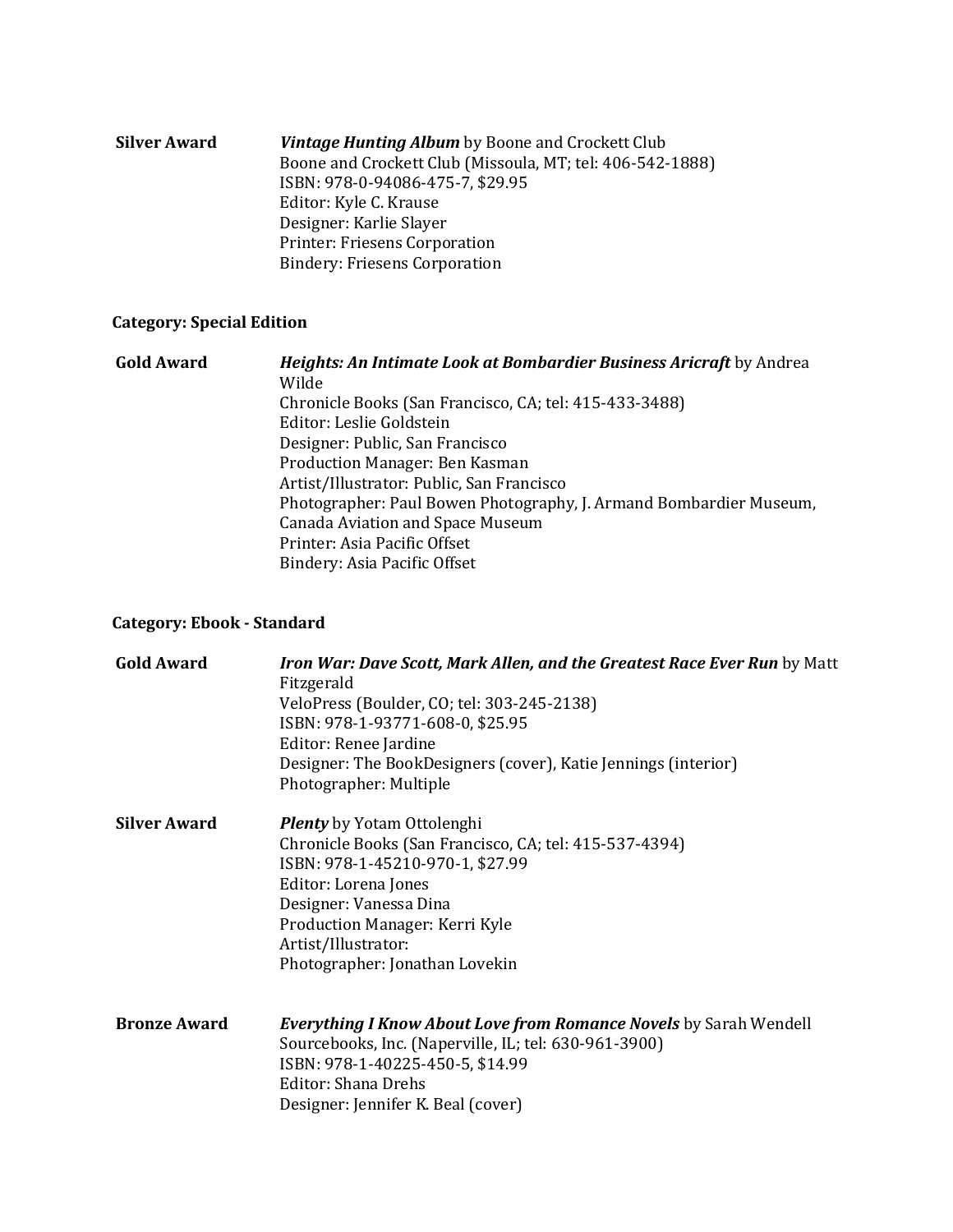Production Manager: Jessica Zulli

# **Category: Enhanced e-Book**

| <b>Gold Award</b>          | The Night Before Christmas by Clement Moore<br>Kite Readers (Sunnyvale, CA; tel: 408-689-7167)<br>\$1.99<br>Designer: Oxana Khristenko, Chintu Parikh and Aarti Parikh<br>Artist/Illustrator: Marlene Moore                                                                                                                                                                                       |
|----------------------------|---------------------------------------------------------------------------------------------------------------------------------------------------------------------------------------------------------------------------------------------------------------------------------------------------------------------------------------------------------------------------------------------------|
| <b>Silver Award</b>        | Worse Case Scenario Jr. Interactive Adventure: Everest: You Decide How<br>to Survive (Worst-Case Secnario Ultimate Adventure) by David Borgenicht<br>and David Morton<br>Chronicle Books (San Francisco, CA; tel: 415-537-4394)<br>ISBN: 9781-45210-568-0, \$19.99<br>Editor: Julie Romeis<br>Designer: Eloise Leigh<br>Production Manager: Holden Hardcastle<br>Artist/Illustrator: Yancey Labat |
| <b>Bronze Award</b>        | <b>Too Far</b> by Rich Shapero<br>Outside Reading (San Mateo, CA; tel: 650-340-6200)<br>ISBN: 978-0-97188-013-9, \$4.99<br>Designer: The Conspiracy, LLC<br>Artist/Illustrator: Eugene Von Bruenchenhein                                                                                                                                                                                          |
| <b>Category: Book Apps</b> |                                                                                                                                                                                                                                                                                                                                                                                                   |
| <b>Gold Award</b>          | <b>Being Global</b> by Rana DiOrio<br>Kite Readers (Sunnyvale, CA)<br>\$1.99<br>Designer: Kite Readers<br><b>Production Manager:</b><br>Artist/Illustrator: Chris Hill                                                                                                                                                                                                                            |
| <b>Silver Award</b>        | The Fiske Guide to Colleges - interactive App by Ted Fiske<br>Sourcebooks, Inc. (Naperville, IL; tel: 630-961-3900)<br>ISBN: NA, \$9.99<br>Editor: Peter Lynch<br>Designer: Krista Jay Johnson and Nick Burns<br><b>Production Manager: Amy DeAngelis</b>                                                                                                                                         |
| <b>Bronze Award</b>        | <b>Too Far</b> by Rich Shapero<br>Outside Reading (San Mateo, CA; tel: 650-340-6200)<br>ISBN: 978-0-97188-013-9, \$4.99                                                                                                                                                                                                                                                                           |